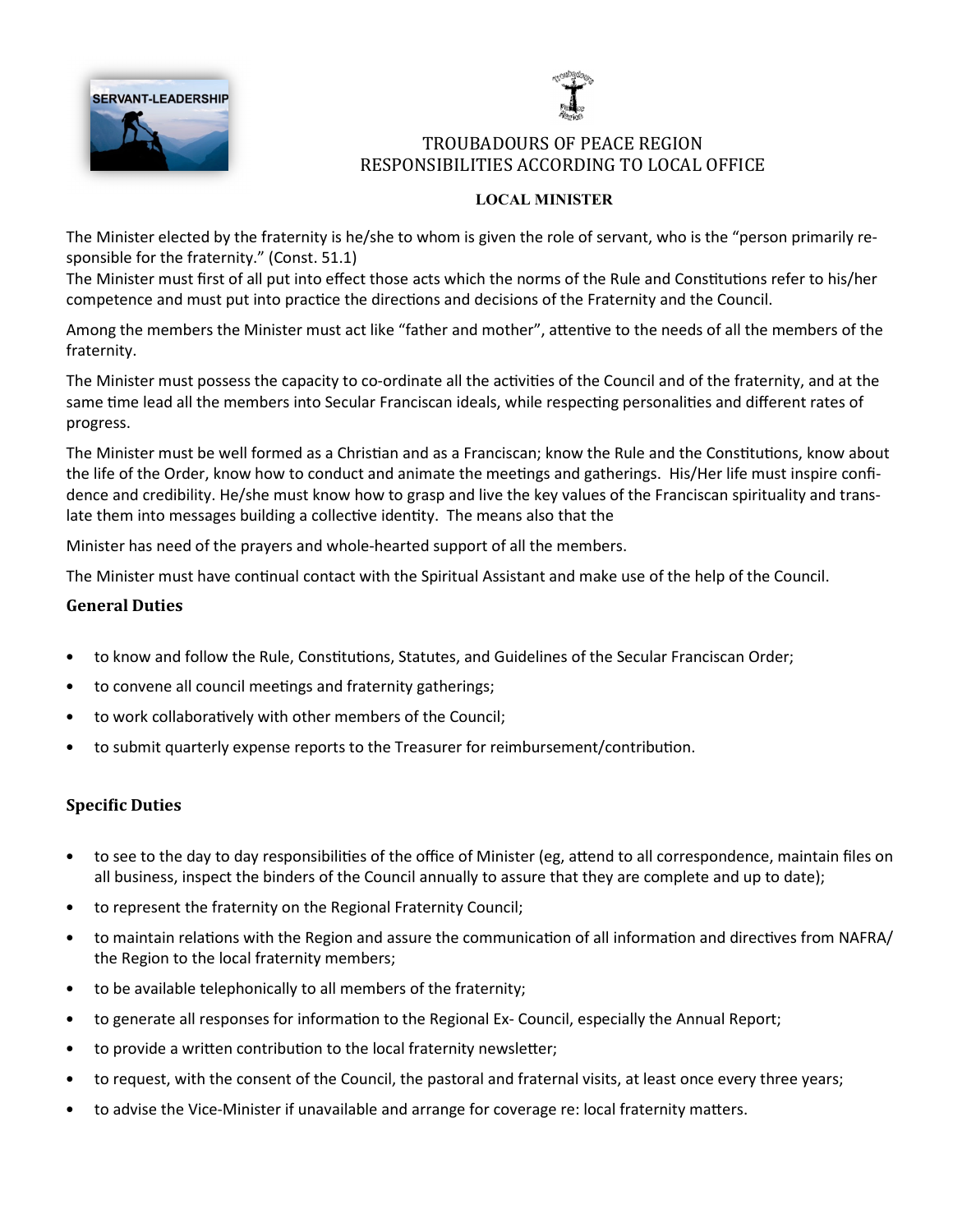

# TROUBADOURS OF PEACE REGION LOCAL FRATERNITY VICE MINISTER

The Vice-Minister is the person elected to assist, support and substitute for the Minister in his/her duties. As such, he/she must possess the same qualities as the Minister. For this role, loyalty and collaboration with the Minister are necessities, and the Vice-Minister should be ready to take on definite tasks in the day-to-day running of the fraternity and of working with the Council. Also remember in case of the Minister having to leave office the Vice-Minister MUST be capable, ready, willing and able to be Minister of the fraternity.

# **General Duties**

- to know and follow the Rule, Constitutions, Statutes, and Guidelines of the Secular Franciscan Order;
- to attend council meetings as required;
- to work collaboratively with other members of the Council;
- to replace the Minister on any occasion for his/her absence;
- to submit quarterly expense reports to the Treasurer for reimbursement / contribution.

- to serve as the fraternity infirmarian;
- to notify the Minister in advance if unable to attend a meeting or gathering.

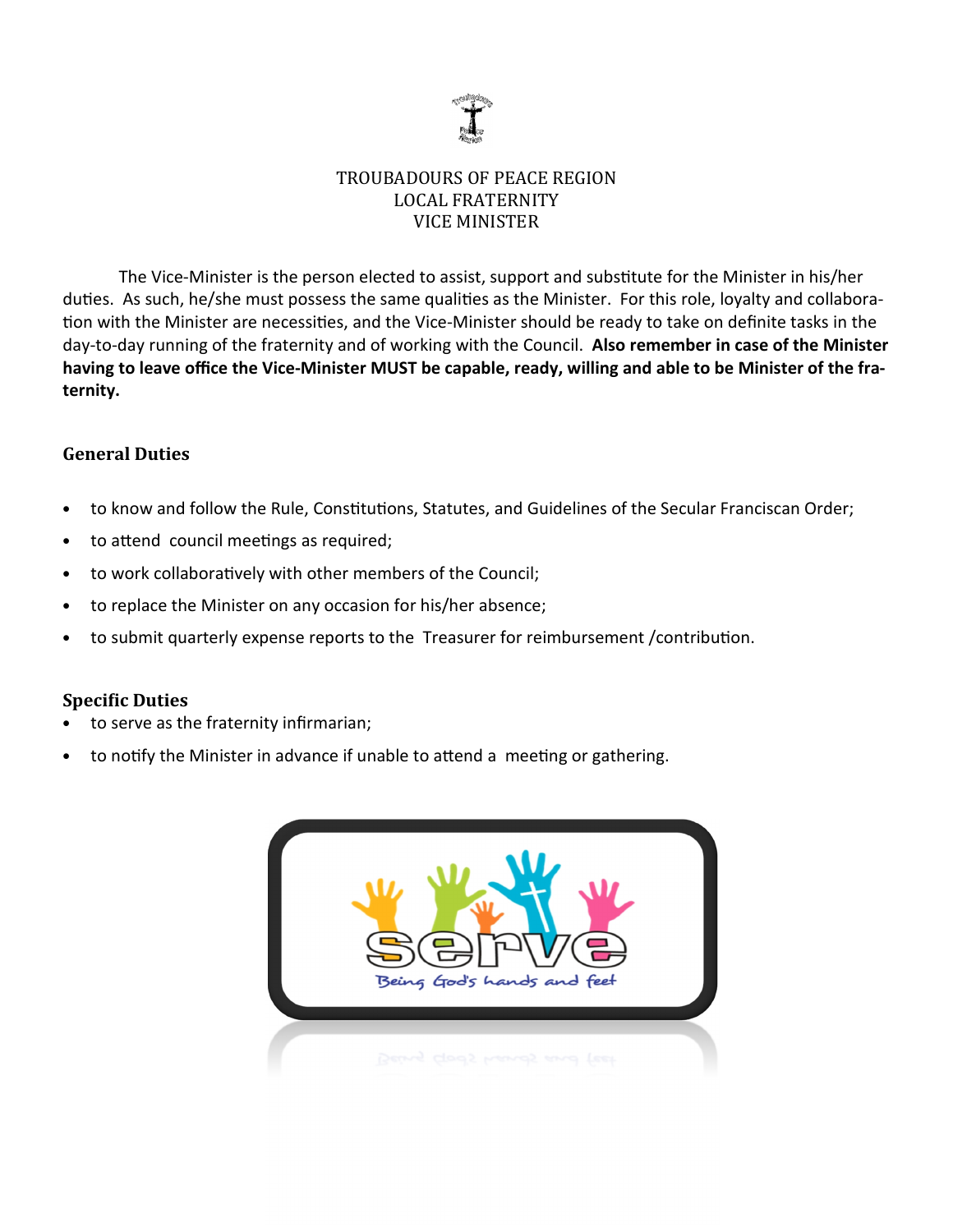

# TROUBADOURS OF PEACE LOCAL FRATERNITY **SECRETARY**

The Secretary is the person responsible for the office work of the fraternity and also the communication of the fraternity with other fraternities and with the Council of the next higher fraternity level. The secretary is the right hand of the Council and the Minister, and has a special role of keeping in contact with all fraternity members.

The Secretary is the reference point for all communications, keeping the historical records of the fraternity, maintaining information for the directory and national database and scrupulously preserving the documents. Speed, accuracy and faithfulness in the tasks to be done can contribute to making the fraternity more dynamic, i.e., responsible and creative. The Secretary must be known for his/her reserve and maintain the privacy of everything concerning individual members and confidential business.

# General Duties

- to know and follow the Rule, Constitutions, Statutes, and Guidelines of the Secular Franciscan Order;
- to attend council meetings as required;
- to work collaboratively with other members of the Council;
- to submit quarterly expense reports to the Treasurer for reimbursement / contribu tion.

- to maintain and update the telephone directory: providing copies of the
- newly updated directory to all members of the fraternity;
- to prepare draft agendas for all council meetings and see to their distribution;
- to take and provide copies of the minutes of all council meetings to attendees and those excused or absent;
- to take roll and see to the approval of /or corrections to the prior minutes submitted at
- meetings;
- to prepare and /or maintain files on all copies of correspondence submitted by the Minister;
- to serve as the fraternity Historian: entering pictures taken at events into the album, and forwarding a copy of the fraternity Newsletter to the Region;
- to notify the Minister in advance if unable to attend a meeting and assist in arranging for a Secretary Pro Tempore.

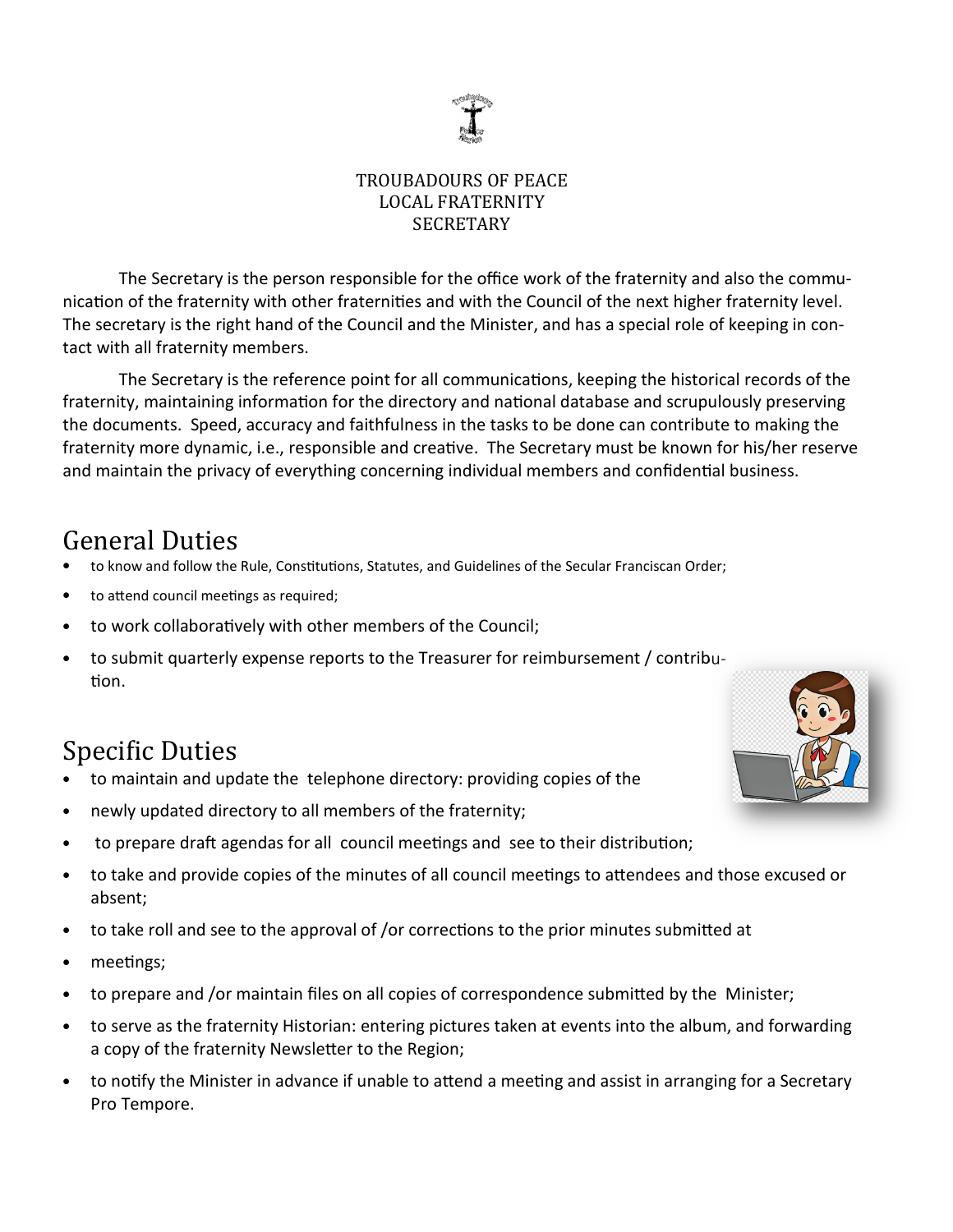

# TROUBADOURS OF PEACE LOCAL FRATERNITY TREASURER

The Treasurer must have the competency and accuracy needed to hold and administer the funds of the fraternity. He/She must be the person who can hold a balance between the detail and the spirit, between the needs of the fraternity and its obligations to the needy and the fraternity of a higher level.

 The Treasurer's work is carried out with understanding and prudence, and he/she must make sure everyone give their contributions for the life, works and duties of the fraternity.

# General Duties

- to know and follow the Rule, Constitutions, Statutes, and Guidelines of the Secular Franciscan Order;
- to attend council meetings as required;
- to work collaboratively with other members of the Council;
- to submit quarterly expense reports for reimbursement / contribution.

- to receive, deposit, and account for all funds of the fraternity;
- to disburse funds in keeping with the Annual Budget and with the decisions of the Council in with National Statutes and Regional Guidelines;
- to make an annual report to the Council which will then be reported to the Regional Council;
- to send Per Capita payments to the Region according to the number of professed members
- reported on the annual report;
- to make arrangements for the Council meetings and gatherings (eg, contact facility, arrangements for attendees, equipment, deposits, full payment and accounting);
- to prepare certified annual statements of contributions received from individuals for tax purposes;
- to notify the Minister in advance if unable to attend a meeting and assist in arranging for a
- Treasurer Pro Tempore;

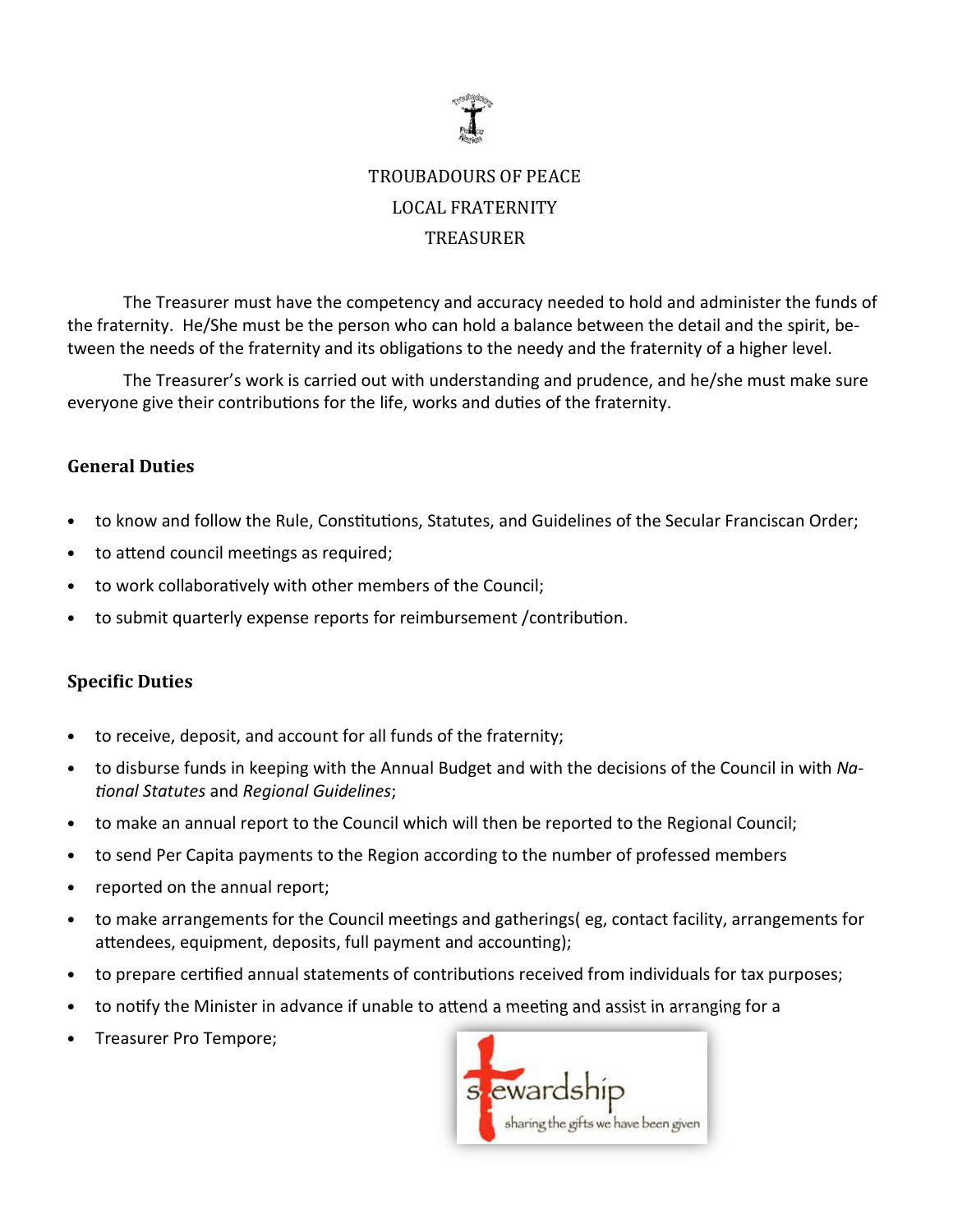



# TROUBADOURS OF PEACE LOCAL FRATERNITY FORMATION DIRECTOR

The person responsible for Formation is an important figure, even if it could seem superfluous to underline it, because of the responsibility the fraternity gives him/her for guiding the initial and on-going formation. This sensitive task is undertaken in unity with and help from the Minister, Council and Spiritual Assistant. United with the Council, he/she is responsible for helping each member realizing his/her vocation.

The primary task of the Formation Director is that of accompanying and sustaining the brothers and sisters during the period of formation; of walking with them.

It must be remembered that the "formator" is someone who has the duty of making the person aware of what the Lord is calling him/her to, time and time again. He/She must take good care to pass on and teach Jesus Christ in the footsteps of St. Francis, not his/her own ideas and preferences. Not putting him/her self "in cathedra" then, but establishing an ongoing dialogue with the candidate, taking into consideration the social background and levels of learning as well as age, personality, and the different factors which have brought the candidate to the Secular Franciscan Order.

The person responsible for formation must have the ability to interpret and put into practice the program adopted by the Council and to collaborate closely with the Spiritual Assistant. He/She must be capable of undertaking these important activities, having the spiritual and natural gifts and, at the same time, be familiar with formation program guidelines from the National Fraternity and modern educational resources.

On him/her depends whether the candidate is able to perceive the importance of life in fraternity and the Franciscan charisms; whether the fraternity members are "fed" in Franciscan spirituality and actions; whether all in the fraternity live out the objective of our Rule to "go from gospel to life and life to gospel

### (Art. 4).

He/She must never show themselves to be not in full accord with the members of Council, the Minister and the Spiritual Assistant. It is good if the Formation Director and Spiritual Assistant are in regular contact in order to prepare for and conduct the monthly gatherings.

### General Duties

- to know and follow the Rule, Constitutions, Statutes, and Guidelines of the Secular Franciscan Order;
- to attend council meetings as required;
- to work collaboratively with other members of Council;
- to submit quarterly expense reports to the Treasurer for reimbursement / contribution.

- to prepare and present an on-going formation program at the fraternity gathering;
- to be available to members telephonically responding to questions regarding formation as they
- occur or being willing to get back to them in a timely fashion with researched information;
- to provide initial formation training as required;
- to serve as the local Formation Commissions Chair: attending scheduled regional meetings, distributing pertinent formation information to local fraternity members, and forwarding any relevant national or regional e-mail information to local members;
- to notify the Minister in advance if unable to attend a meeting